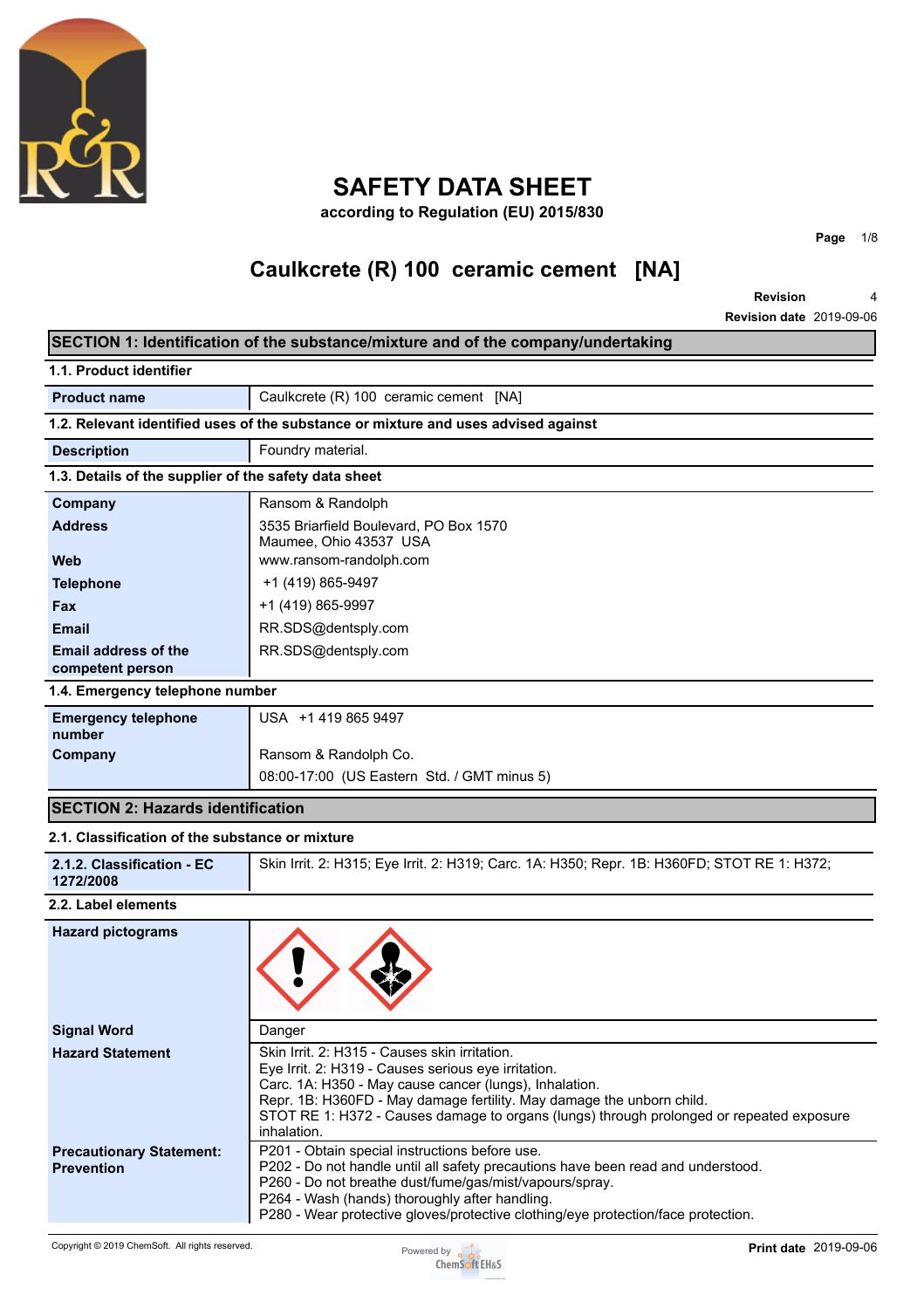**Revision Revision date** 2019-09-06 4

| P305+P351+P338 - IF IN EYES: Rinse cautiously with water for several minutes. Remove contact |
|----------------------------------------------------------------------------------------------|
|                                                                                              |
|                                                                                              |
|                                                                                              |
| Zircon contains trace amounts of naturally occurring uranium, thorium, and radium.           |
|                                                                                              |
|                                                                                              |
|                                                                                              |

### **SECTION 3: Composition/information on ingredients**

**3.2. Mixtures**

### **EC 1272/2008**

| <b>Chemical Name</b>     | Index No.    | CAS No.    | EC No.    | <b>REACH Registration</b><br><b>Number</b> | Conc.<br>$(\%w/w)$ | <b>Classification</b>                               |
|--------------------------|--------------|------------|-----------|--------------------------------------------|--------------------|-----------------------------------------------------|
| monomagnesium phosphate  |              | 7757-86-0  |           |                                            |                    | - 10% Skin Irrit. 2: H315; Eye Irrit. 2:<br>H319:   |
| Urea phosphate           |              | 4861-19-2  |           |                                            |                    | 1 - 10% Skin Irrit. 2: H315; Eye Irrit. 2:<br>H319: |
| quartz (conc. $>1.0\%$ ) |              | 14808-60-7 | 238-878-4 |                                            |                    | 1 - 10% Carc. 1A: H350; STOT RE 1:<br>H372:         |
| boric acid               | 005-007-00-2 | 10043-35-3 | 233-139-2 |                                            |                    | 0.5 - 1% Repr. 1B: H360FD;                          |

#### **Further information**

Full text for all Risk Phrases mentioned in this section are displayed in Section 16.

### **SECTION 4: First aid measures**

#### **4.1. Description of first aid measures**

| <b>Inhalation</b>   | Move the exposed person to fresh air.                                           |
|---------------------|---------------------------------------------------------------------------------|
| Eye contact         | Rinse immediately with plenty of water for 15 minutes holding the eyelids open. |
| <b>Skin contact</b> | Wash with soap and water.                                                       |
| Ingestion           | Drink 1 to 2 glasses of water. DO NOT INDUCE VOMITING.                          |
|                     | 4.2. Most important symptoms and effects, both acute and delayed                |
| <b>Inhalation</b>   | May cause irritation to respiratory system.                                     |
| Eye contact         | May cause irritation to eyes.                                                   |
| <b>Skin contact</b> | May cause irritation to skin.                                                   |
| Ingestion           | May cause irritation to mucous membranes.                                       |
|                     | 4.3. Indication of any immediate medical attention and special treatment needed |
| <b>Inhalation</b>   | Seek medical attention if irritation or symptoms persist.                       |
| Eye contact         | Seek medical attention if irritation or symptoms persist.                       |
| <b>Skin contact</b> | Seek medical attention if irritation or symptoms persist.                       |
| Ingestion           | Seek medical attention if irritation or symptoms persist.                       |

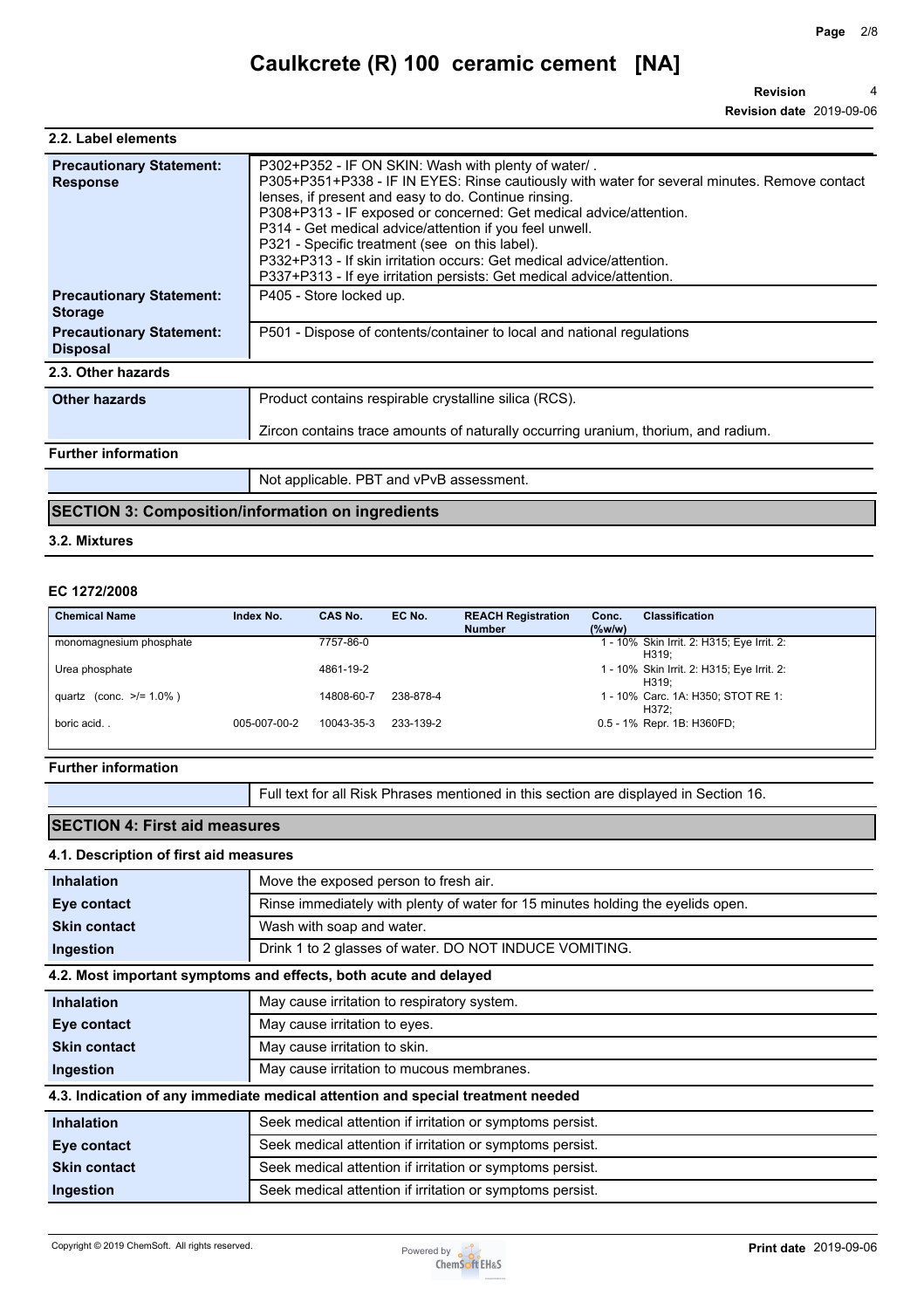**Revision date** 2019-09-06

4

**Revision**

# **Caulkcrete (R) 100 ceramic cement [NA]**

**SECTION 5: Firefighting measures 5.1. Extinguishing media** Use extinguishing media appropriate to the surrounding fire conditions. **5.2. Special hazards arising from the substance or mixture** Burning produces irritating, toxic and obnoxious fumes. **5.3. Advice for firefighters** Self-contained breathing apparatus. Wear suitable protective clothing. **SECTION 6: Accidental release measures 6.1. Personal precautions, protective equipment and emergency procedures** Avoid formation of dust. Wear suitable respiratory equipment when necessary. **6.2. Environmental precautions** No environmental requirements. **6.3. Methods and material for containment and cleaning up** Avoid raising dust. Clean the area using a vacuum cleaner. Transfer to suitable, labelled container. **6.4. Reference to other sections** See section [2, 8 & 13] for further information. **SECTION 7: Handling and storage 7.1. Precautions for safe handling** Ensure adequate ventilation of the working area. Avoid formation of dust. In case of insufficient ventilation, wear suitable respiratory equipment. Do not eat, drink or smoke in areas where this product is used or stored. Wash hands after handling the product. **7.2. Conditions for safe storage, including any incompatibilities** Keep containers tightly closed. **7.3. Specific end use(s)** Foundry material. **SECTION 8: Exposure controls/personal protection 8.1. Control parameters** Ensure adequate ventilation of the working area. exposure limits - Zirconium silicate 10 mg/m3 STEL ACGIH (respirable fraction) 5 mg/m3 TWA OSHA PEL (respirable fraction). all respirable crystaline silica - sum of all types - quartz + cristoablite TWA PEL OSHA (respirable fraction) 0.050 mg/m3 Action Level OSHA (respirable fraction) 0.025 mg/m3. **8.2. Exposure controls 8.2.1. Appropriate engineering controls** Ensure adequate ventilation of the working area. **8.2.2. Individual protection measures** Wear protective clothing. **Eye / face protection** | In case of splashing, wear:. Approved safety goggles. safety glasses with side-shields.

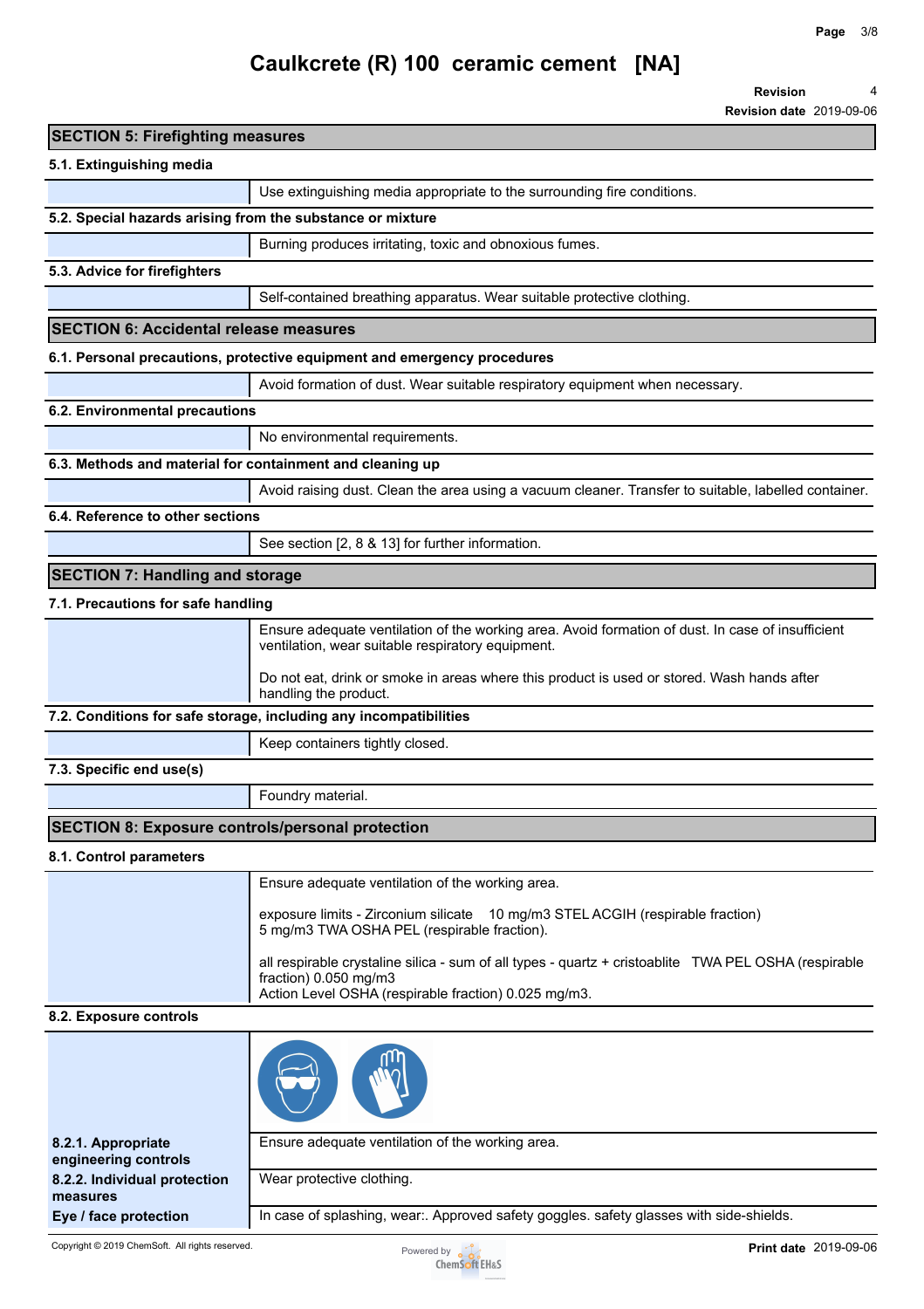**Revision Revision date** 2019-09-06 4

| 8.2. Exposure controls                            |                                                    |
|---------------------------------------------------|----------------------------------------------------|
| <b>Skin protection -</b><br><b>Handprotection</b> | Wear suitable gloves.                              |
| <b>Respiratory protection</b>                     | Suitable respiratory equipment.                    |
| 8.2.3. Environmental<br>exposure controls         | Not normally required.                             |
| <b>Occupational exposure</b><br>controls          | Appropriate local exhaust ventilation is required. |

### **SECTION 9: Physical and chemical properties**

#### **9.1. Information on basic physical and chemical properties**

| Appearance                                    | Powder                                      |
|-----------------------------------------------|---------------------------------------------|
|                                               | Colour Off white                            |
| Odour Slight                                  |                                             |
|                                               | $pH$ 4 - 7                                  |
|                                               | Melting point No data available             |
|                                               | <b>Freezing Point</b> Not applicable.       |
| Initial boiling point Not applicable.         |                                             |
| <b>Evaporation rate</b> Not applicable.       |                                             |
| Flammability (solid, gas) No data available   |                                             |
| Vapour pressure Not applicable.               |                                             |
| Vapour density Not applicable.                |                                             |
|                                               | Relative density 4.4 (H2O = 1 $@$ 20 °C)    |
|                                               | Fat Solubility Not applicable.              |
| Partition coefficient   Not applicable.       |                                             |
| Autoignition temperature No data available    |                                             |
|                                               | Viscosity   No data available               |
| <b>Explosive properties</b> No data available |                                             |
| <b>Oxidising properties</b> Not applicable.   |                                             |
|                                               | <b>Solubility</b> Slightly soluble in water |

### **9.2. Other information**

|                                                     | <b>Conductivity</b> Not applicable. |
|-----------------------------------------------------|-------------------------------------|
| Surface tension Not applicable.                     |                                     |
|                                                     | Gas group Not applicable.           |
| Benzene Content Not applicable.                     |                                     |
|                                                     | Lead content No data available      |
| VOC (Volatile organic Not applicable.<br>compounds) |                                     |
|                                                     |                                     |

#### **SECTION 10: Stability and reactivity**

**10.1. Reactivity**

Not applicable. **10.2. Chemical stability** Stable under normal conditions. **10.3. Possibility of hazardous reactions** No Significant Hazard. **10.4. Conditions to avoid** No Significant Hazard. **10.5. Incompatible materials** No Significant Hazard.

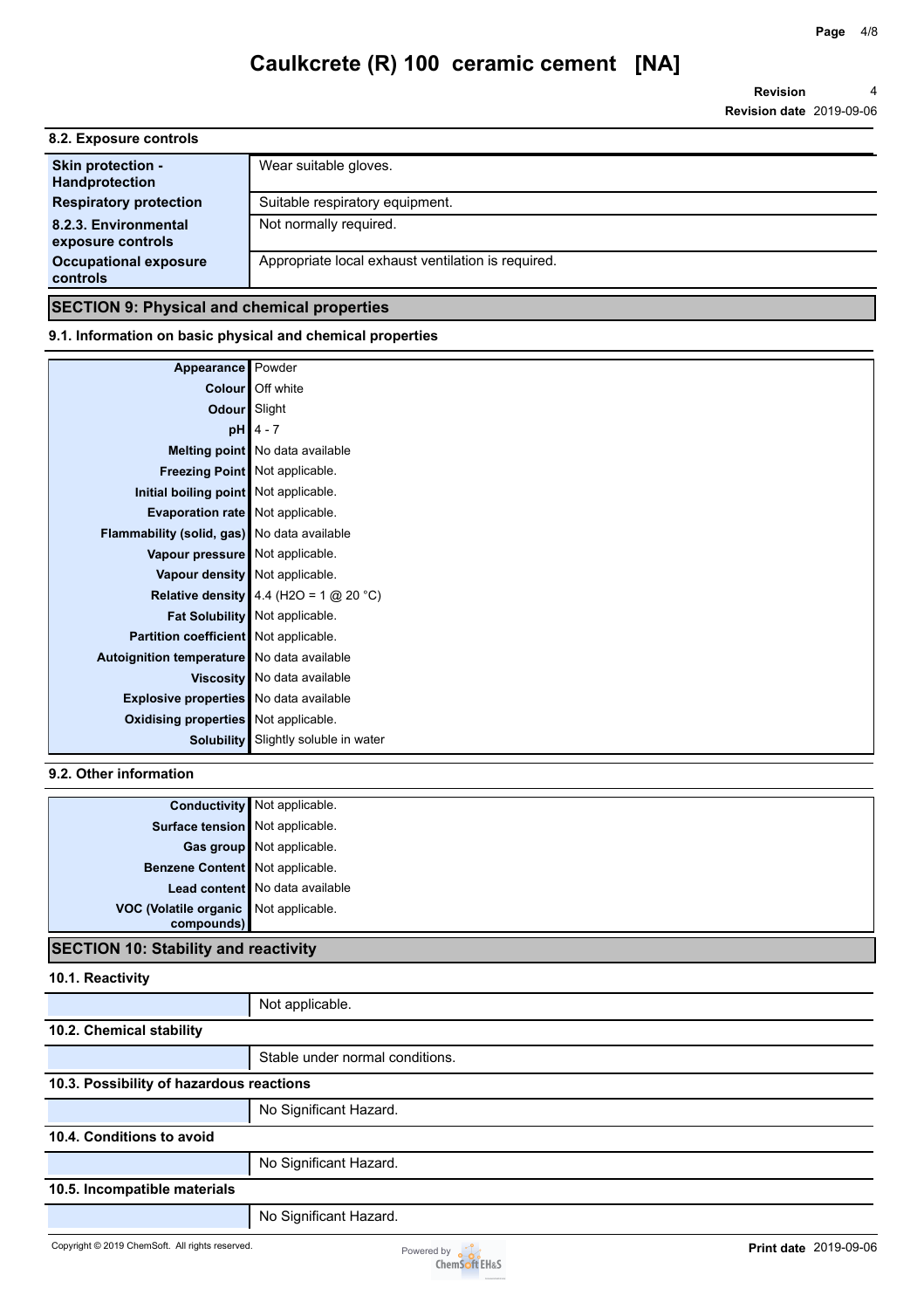### **10.6. Hazardous decomposition products**

| Hazardous Decomposition Products (silica):<br>Crystalline silica will dissolve in hydrofluoric acid<br>and produce silicone tetrafluoride. Reaction with water or acids generates heat.                                        |
|--------------------------------------------------------------------------------------------------------------------------------------------------------------------------------------------------------------------------------|
| Hazardous Decomposition Products (Zircon): Zirconium silicate will disassociate to Zirconium<br>Dioxide (ZRO2) and Silicon dioxide (SiO2) when heated above 1540 degrees Celsius. Hazardous<br>Polymerization: Will not occur. |

### **SECTION 11: Toxicological information**

## **11.1. Information on toxicological effects**

| <b>Acute toxicity</b>                                                                     | Harmful by inhalation.                                                                                                                                                                                                                                                                                                                                                                                                                                                                                                                                                                                                                                                                                                                                                                                                                                                                                                                                                                                                                                                                                                                                                                                                                                                                                                                                                                                                                                                                                                                                                                                                                                                                                                                                                                                                                                                                                                                                                                                                                                                                                                                                                                                                                                                                                                                                                                                                                                                                                                                                                                                                           |
|-------------------------------------------------------------------------------------------|----------------------------------------------------------------------------------------------------------------------------------------------------------------------------------------------------------------------------------------------------------------------------------------------------------------------------------------------------------------------------------------------------------------------------------------------------------------------------------------------------------------------------------------------------------------------------------------------------------------------------------------------------------------------------------------------------------------------------------------------------------------------------------------------------------------------------------------------------------------------------------------------------------------------------------------------------------------------------------------------------------------------------------------------------------------------------------------------------------------------------------------------------------------------------------------------------------------------------------------------------------------------------------------------------------------------------------------------------------------------------------------------------------------------------------------------------------------------------------------------------------------------------------------------------------------------------------------------------------------------------------------------------------------------------------------------------------------------------------------------------------------------------------------------------------------------------------------------------------------------------------------------------------------------------------------------------------------------------------------------------------------------------------------------------------------------------------------------------------------------------------------------------------------------------------------------------------------------------------------------------------------------------------------------------------------------------------------------------------------------------------------------------------------------------------------------------------------------------------------------------------------------------------------------------------------------------------------------------------------------------------|
| <b>Skin corrosion/irritation</b>                                                          | May cause irritation to skin.                                                                                                                                                                                                                                                                                                                                                                                                                                                                                                                                                                                                                                                                                                                                                                                                                                                                                                                                                                                                                                                                                                                                                                                                                                                                                                                                                                                                                                                                                                                                                                                                                                                                                                                                                                                                                                                                                                                                                                                                                                                                                                                                                                                                                                                                                                                                                                                                                                                                                                                                                                                                    |
| Serious eye damage/irritation                                                             | Causes serious eye irritation.                                                                                                                                                                                                                                                                                                                                                                                                                                                                                                                                                                                                                                                                                                                                                                                                                                                                                                                                                                                                                                                                                                                                                                                                                                                                                                                                                                                                                                                                                                                                                                                                                                                                                                                                                                                                                                                                                                                                                                                                                                                                                                                                                                                                                                                                                                                                                                                                                                                                                                                                                                                                   |
| <b>Respiratory or skin</b><br>sensitisation                                               | No sensitizaton effects reported.                                                                                                                                                                                                                                                                                                                                                                                                                                                                                                                                                                                                                                                                                                                                                                                                                                                                                                                                                                                                                                                                                                                                                                                                                                                                                                                                                                                                                                                                                                                                                                                                                                                                                                                                                                                                                                                                                                                                                                                                                                                                                                                                                                                                                                                                                                                                                                                                                                                                                                                                                                                                |
| <b>Germ cell mutagenicity</b>                                                             | Based on available data, the classification criteria are not met.                                                                                                                                                                                                                                                                                                                                                                                                                                                                                                                                                                                                                                                                                                                                                                                                                                                                                                                                                                                                                                                                                                                                                                                                                                                                                                                                                                                                                                                                                                                                                                                                                                                                                                                                                                                                                                                                                                                                                                                                                                                                                                                                                                                                                                                                                                                                                                                                                                                                                                                                                                |
| Carcinogenicity                                                                           | Known Human Carcinogens (Category 1).                                                                                                                                                                                                                                                                                                                                                                                                                                                                                                                                                                                                                                                                                                                                                                                                                                                                                                                                                                                                                                                                                                                                                                                                                                                                                                                                                                                                                                                                                                                                                                                                                                                                                                                                                                                                                                                                                                                                                                                                                                                                                                                                                                                                                                                                                                                                                                                                                                                                                                                                                                                            |
| <b>Reproductive toxicity</b>                                                              | Possible risk of harm to the unborn child. Possible risk of impaired fertility.                                                                                                                                                                                                                                                                                                                                                                                                                                                                                                                                                                                                                                                                                                                                                                                                                                                                                                                                                                                                                                                                                                                                                                                                                                                                                                                                                                                                                                                                                                                                                                                                                                                                                                                                                                                                                                                                                                                                                                                                                                                                                                                                                                                                                                                                                                                                                                                                                                                                                                                                                  |
| <b>STOT-single exposure</b>                                                               | Based on available data, the classification criteria are not met.                                                                                                                                                                                                                                                                                                                                                                                                                                                                                                                                                                                                                                                                                                                                                                                                                                                                                                                                                                                                                                                                                                                                                                                                                                                                                                                                                                                                                                                                                                                                                                                                                                                                                                                                                                                                                                                                                                                                                                                                                                                                                                                                                                                                                                                                                                                                                                                                                                                                                                                                                                |
| <b>STOT-repeated exposure</b><br><b>Aspiration hazard</b><br><b>Repeated or prolonged</b> | Chronic effects<br>Prolonged inhalation of respirable crystalline silica<br>In 1997, the International Agency for Research on Cancer (IARC) concluded that crystalline silica<br>inhaled from occupational sources can cause lung cancer in humans. However it pointed out that<br>not all industrial circumstances, nor all crystalline silica types, were to be incriminated. (IARC<br>Monographs on the evaluation of the carcinogenic risks of chemicals to humans, Silica, silicates<br>dust and organic fibers, 1997, Vol. 68, IARC, Lyon, France). In June 2003, the European<br>Commission's Scientific Committee for Occupational Exposure Limits (SCOEL) concluded:<br>"that the main effect in humans of the inhalation of respirable crystalline silica is silicosis. There is<br>sufficient information to conclude that the relative lung cancer risk is increased in persons with<br>silicosis (and apparently, not in employees without silicosis exposed to silica dust in quarries and in<br>the ceramic industry). Therefore, preventing the onset of silicosis will also reduce the cancer risk.<br>Since a clear threshold for silicosis development cannot be identified, any reduction of exposure<br>will reduce the risk of silicosis."<br>(SCOEL SUM Doc 94-final on respirable crystalline silica, June 2003)<br>There is a body of evidence supporting the fact that increased cancer risk would be limited to<br>people already suffering from silicosis. Worker protection against silicosis should be assured by<br>respecting the existing regulatory occupational exposure limits and implementing additional risk<br>management measures where required (see Section 16).<br>This product contains trace quantities of naturally occurring radioactive uranium, thorium and<br>radium (106-120 Picocuries/gram). Overexposure to respirable dust containing radioactive<br>materials may cause lung cancer. Zirconium silicate is exempt from NRC regulations for source<br>material per 10 CFR 40, since it falls under the definition of material containing less than 0.05%<br>uranium or thorium. However, calculations show that observance of 2-2.8 mg/m3 of respirable dust<br>will, under voluntary guidelines, ensure that intake is less than 10% of the annual limits on intake<br>(ALS) specified in 10 CFR 20.1502(B) and NRC Standards for the protection against radiation for<br>uranium, thorium, radium and radioactive daughter decay products.).<br>Based on available data, the classification criteria are not met.<br>Inhalation of dust may cause shortness of breath. |
| exposure                                                                                  |                                                                                                                                                                                                                                                                                                                                                                                                                                                                                                                                                                                                                                                                                                                                                                                                                                                                                                                                                                                                                                                                                                                                                                                                                                                                                                                                                                                                                                                                                                                                                                                                                                                                                                                                                                                                                                                                                                                                                                                                                                                                                                                                                                                                                                                                                                                                                                                                                                                                                                                                                                                                                                  |
| <b>SECTION 12: Ecological information</b>                                                 |                                                                                                                                                                                                                                                                                                                                                                                                                                                                                                                                                                                                                                                                                                                                                                                                                                                                                                                                                                                                                                                                                                                                                                                                                                                                                                                                                                                                                                                                                                                                                                                                                                                                                                                                                                                                                                                                                                                                                                                                                                                                                                                                                                                                                                                                                                                                                                                                                                                                                                                                                                                                                                  |
|                                                                                           |                                                                                                                                                                                                                                                                                                                                                                                                                                                                                                                                                                                                                                                                                                                                                                                                                                                                                                                                                                                                                                                                                                                                                                                                                                                                                                                                                                                                                                                                                                                                                                                                                                                                                                                                                                                                                                                                                                                                                                                                                                                                                                                                                                                                                                                                                                                                                                                                                                                                                                                                                                                                                                  |

#### **12.1. Toxicity**

| Caulkcrete (R) 100 ceramic | Fish LC50/96h: 200.000 mg/l       | Green algae EC50/96h: 2.6 mgl        |
|----------------------------|-----------------------------------|--------------------------------------|
| <b>cement [NA]</b>         | <b>Fish LC50/48h: &gt; 10.000</b> | Sheephead minnows LC50/96h: 115 mg/l |

### **12.2. Persistence and degradability**

Not applicable.

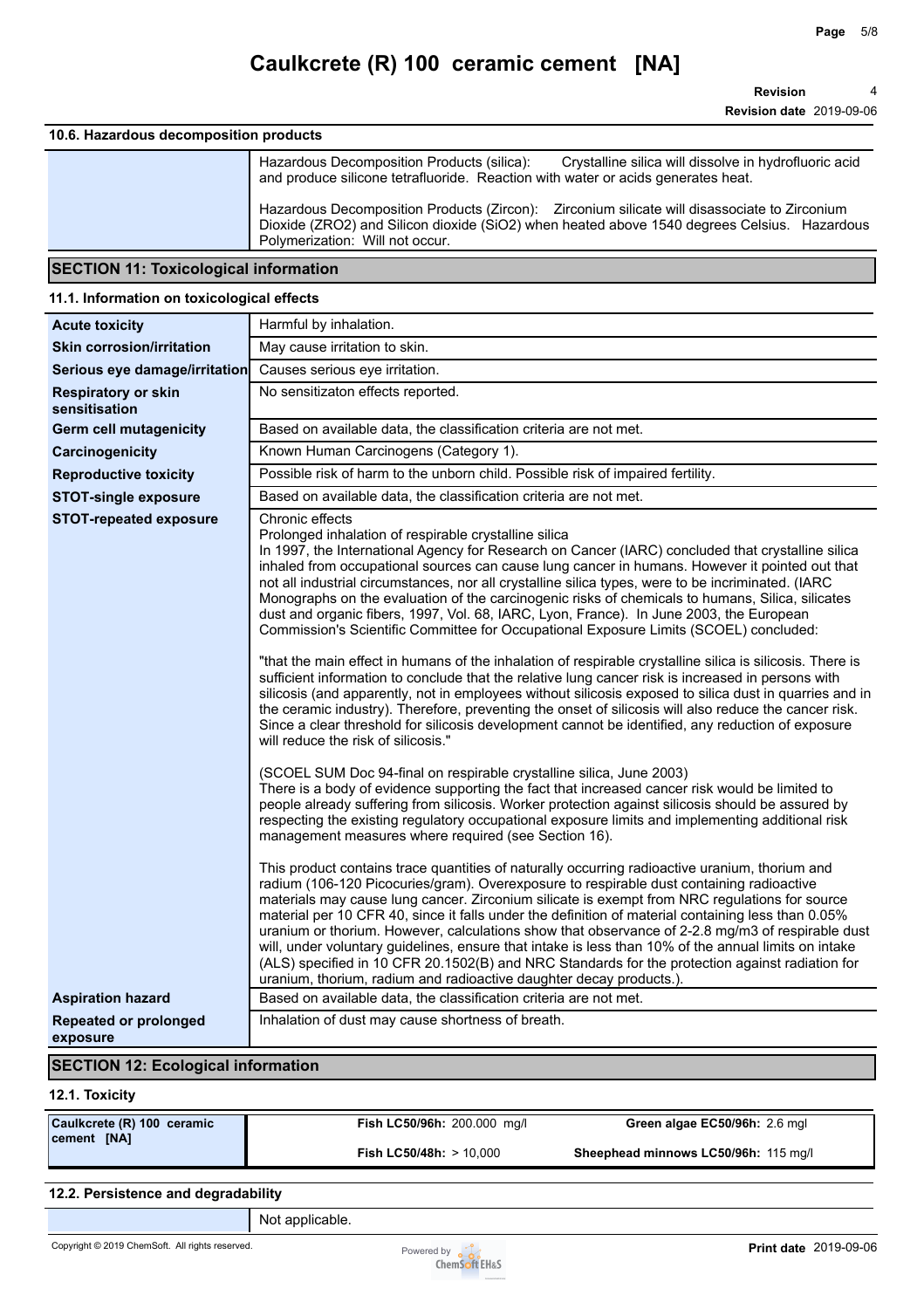**Revision Revision date** 2019-09-06 4

**12.3. Bioaccumulative potential**

|                                            | Does not bioaccumulate.                                                                                             |
|--------------------------------------------|---------------------------------------------------------------------------------------------------------------------|
| <b>Partition coefficient</b>               |                                                                                                                     |
|                                            | Caulkcrete (R) 100 ceramic Not applicable.<br>cement [NA]                                                           |
| 12.4. Mobility in soil                     |                                                                                                                     |
|                                            | Not determined.                                                                                                     |
| 12.5. Results of PBT and vPvB assessment   |                                                                                                                     |
|                                            | Not determined.                                                                                                     |
| 12.6. Other adverse effects                |                                                                                                                     |
|                                            | Not applicable.                                                                                                     |
| <b>SECTION 13: Disposal considerations</b> |                                                                                                                     |
| 13.1. Waste treatment methods              |                                                                                                                     |
|                                            | Dispose of in compliance with all. local and national regulations.                                                  |
| <b>Disposal methods</b>                    |                                                                                                                     |
|                                            | Contact a licensed waste disposal company.                                                                          |
| <b>Disposal of packaging</b>               |                                                                                                                     |
|                                            | Do NOT reuse empty containers. Empty containers can be sent for disposal or recycling.                              |
| <b>Further information</b>                 |                                                                                                                     |
|                                            | For disposal within the EC, the appropriate code according to the European Waste Catalogue<br>(EWC) should be used. |
| <b>SECTION 14: Transport information</b>   |                                                                                                                     |
| 14.1. UN number                            |                                                                                                                     |
|                                            | The product is not classified as dangerous for carriage.                                                            |
| 14.2. UN proper shipping name              |                                                                                                                     |
|                                            | The product is not classified as dangerous for carriage.                                                            |
| 14.3. Transport hazard class(es)           |                                                                                                                     |
|                                            | The product is not classified as dangerous for carriage.                                                            |
| 14.4. Packing group                        |                                                                                                                     |
|                                            | The product is not classified as dangerous for carriage.                                                            |
| 14.5. Environmental hazards                |                                                                                                                     |
|                                            | The product is not classified as dangerous for carriage.                                                            |
| 14.6. Special precautions for user         |                                                                                                                     |
|                                            | The product is not classified as dangerous for carriage.                                                            |
|                                            | 14.7. Transport in bulk according to Annex II of MARPOL 73/78 and the IBC Code                                      |
|                                            | The product is not classified as dangerous for carriage.                                                            |
| <b>Further information</b>                 |                                                                                                                     |
|                                            | The product is not classified as dangerous for carriage.                                                            |
| <b>SECTION 15: Regulatory information</b>  |                                                                                                                     |
|                                            |                                                                                                                     |

**15.1. Safety, health and environmental regulations/legislation specific for the substance or mixture**

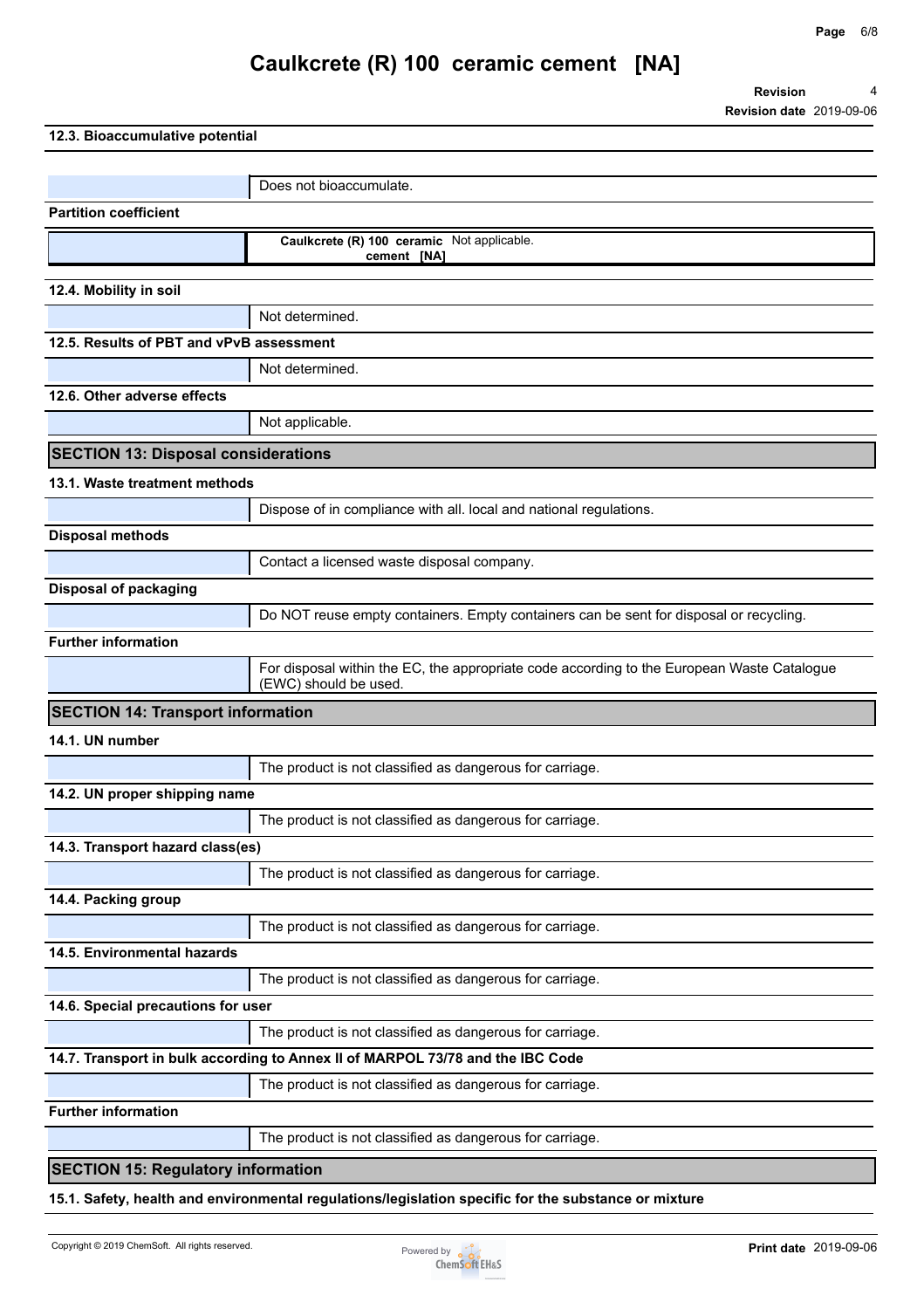**Revision** 4

**Revision date** 2019-09-06

|                    | <b>Revision</b>                                                                                                                                                                                                                                                                                                                                                                                                                                                                                                                                                                                                                                                                                                                                                                                                                                                                                                                                                                                                    |
|--------------------|--------------------------------------------------------------------------------------------------------------------------------------------------------------------------------------------------------------------------------------------------------------------------------------------------------------------------------------------------------------------------------------------------------------------------------------------------------------------------------------------------------------------------------------------------------------------------------------------------------------------------------------------------------------------------------------------------------------------------------------------------------------------------------------------------------------------------------------------------------------------------------------------------------------------------------------------------------------------------------------------------------------------|
|                    | Revision date 2019-09-06                                                                                                                                                                                                                                                                                                                                                                                                                                                                                                                                                                                                                                                                                                                                                                                                                                                                                                                                                                                           |
|                    | 15.1. Safety, health and environmental regulations/legislation specific for the substance or mixture                                                                                                                                                                                                                                                                                                                                                                                                                                                                                                                                                                                                                                                                                                                                                                                                                                                                                                               |
| <b>Regulations</b> | U.S. FEDERAL REGULATIONS: Caulkcrete 100. CERCLA 103 Reportable Quantity: is not subject<br>to CERCLA reporting requirements. Many states have more stringent release reporting<br>requirements. Report spills required under federal, state and local regulations.<br>SARA TITLE III:<br>Hazard Category For Section 311/312: Chronic health<br>Section 313 Toxic Chemicals: This product contains the following chemicals subject to Annual<br>Release Reporting Requirements Under SARA Title III, Section 313 (40 CFR 372): None<br>Section 302 Extremely Hazardous Substances (TPQ): None<br>EPA Toxic Substances Control Act (TSCA) Status: All of the components of this product are listed<br>on the TSCA inventory.<br>U.S. STATE REGULATIONS<br>California Proposition 65: This product contains the following substances known to the State of<br>California to cause cancer: Crystalline Silica as Quartz ( < 5%)<br>INTERNATIONAL REGULATIONS:<br>Canadian WHMIS Classification: Class D Division 2A. |

### **15.2. Chemical safety assessment**

No data is available on this product.

## **SECTION 16: Other information**

### **Other information**

|                                                         | Training<br>Workers must be informed of the presence of crystalline silica and trained in the proper use and<br>handling of this product as required under applicable regulations.                                                                                                                                                                                                                                                                                                                                                                                                                                                                                                                                                                                                                                                                                                                                              |
|---------------------------------------------------------|---------------------------------------------------------------------------------------------------------------------------------------------------------------------------------------------------------------------------------------------------------------------------------------------------------------------------------------------------------------------------------------------------------------------------------------------------------------------------------------------------------------------------------------------------------------------------------------------------------------------------------------------------------------------------------------------------------------------------------------------------------------------------------------------------------------------------------------------------------------------------------------------------------------------------------|
|                                                         | Social Dialogue on Respirable Crystalline Silica<br>A multi-sectoral social dialogue agreement on Workers Health Protection through the Good<br>Handling and Use of Crystalline Silica and Products Containing it was signed on 25 April 2006.<br>This autonomous agreement, which receives the European Commission's financial support, is<br>based on a Good Practices Guide. The requirements of the Agreement came into force on 25<br>October 2006. The Agreement was published in the Official Journal of the European Union (2006/C<br>279/02). The text of the Agreement and its annexes, including the Good Practices Guide, are<br>available from http://www.nepsi.eu and provide useful information and guidance for the handling of<br>products containing respirable crystalline silica. Literature references are available on request from<br>EUROSIL, the European Association of Industrial Silica Producers,. |
| <b>Revision</b>                                         | This document differs from the previous version in the following areas:.<br>2 - Other hazards.<br>2 - 2.1. Classification of the substance or mixture.<br>2 - 2.1.2. Classification - EC 1272/2008.<br>2 - Hazard pictograms.<br>2 - Hazard Statement.<br>2 - Precautionary Statement: Prevention.<br>2 - Precautionary Statement: Response.<br>8 - 8.1. Control parameters.<br>15 - Hazard Statement.                                                                                                                                                                                                                                                                                                                                                                                                                                                                                                                          |
| <b>Text of Hazard Statements in</b><br><b>Section 3</b> | Skin Irrit. 2: H315 - Causes skin irritation.<br>Eye Irrit. 2: H319 - Causes serious eye irritation.<br>Carc. 1A: H350 - May cause cancer.<br>STOT RE 1: H372 - Causes damage to organs through prolonged or repeated exposure.<br>Repr. 1B: H360FD - May damage fertility. May damage the unborn child.                                                                                                                                                                                                                                                                                                                                                                                                                                                                                                                                                                                                                        |
| <b>General information</b>                              |                                                                                                                                                                                                                                                                                                                                                                                                                                                                                                                                                                                                                                                                                                                                                                                                                                                                                                                                 |
|                                                         | STOT RE1: H372 - Causes damage to lungs through prolonged or repeated exposure.                                                                                                                                                                                                                                                                                                                                                                                                                                                                                                                                                                                                                                                                                                                                                                                                                                                 |
| <b>Further information</b>                              |                                                                                                                                                                                                                                                                                                                                                                                                                                                                                                                                                                                                                                                                                                                                                                                                                                                                                                                                 |
|                                                         | The information ounplied in this Cafety Data Chaet is designed only as quidenes for the eafs use                                                                                                                                                                                                                                                                                                                                                                                                                                                                                                                                                                                                                                                                                                                                                                                                                                |

The information supplied in this Safety Data Sheet is designed only as guidance for the safe use, storage and handling of the product. This information is correct to the best of our knowledge and